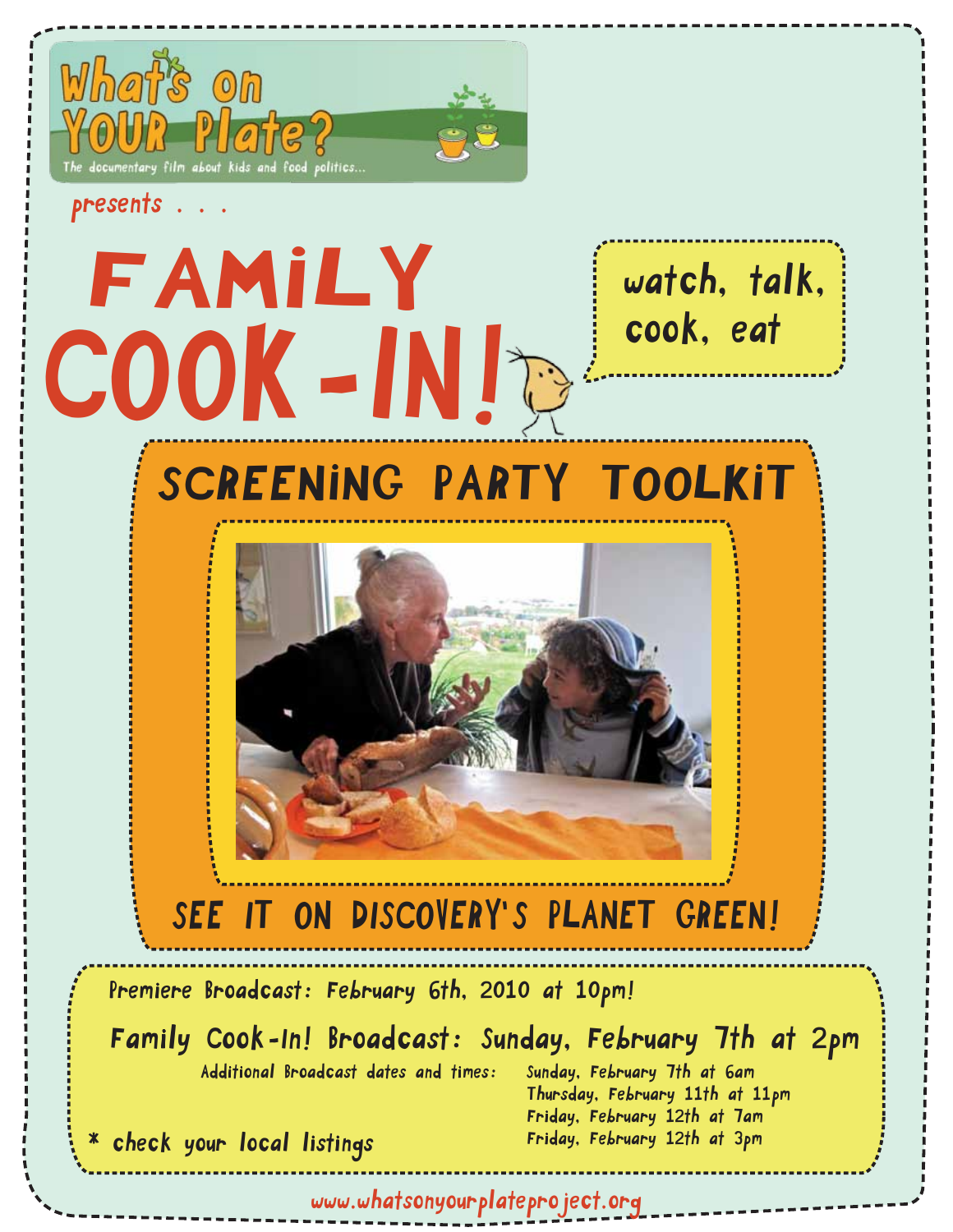## Welcome!

Thanks for spending an afternoon with What's on Your Plate? and the Family Cook-ln!

ln this toolkit you'll find some ideas for how to spend an afternoon learning with your kids about food- what it's made of, where it come from and how to enjoy every bite.





Today's Agenda (page 2) walks you through a Family Cook-ln! afternoon of watching What's on Your Plate?, playing games, cooking and eating together

Your Food and Activity Diary (pages 3 and 4) will get kids thinking about what they are eating and how much they are moving

Food Footprint Challenge (page 5) tests what kind of impact your food choices have on the earth. Smallest footprint wins!

Family recipes (page 6) are easy for kids to make and include fun ideas for cooking seasonally in winter

What's On Your Plate Tonight? (page 7) Write out the menu, draw what's on your plate, and set the table!

Take Action! (page 8) Ten ideas on how you can make a difference for your body, your community, and the planet

Visit our website to play games, find recipes, join our Network of Friends, and read the blog for news on the food justice movement

### www.whatsonyourplateproject.org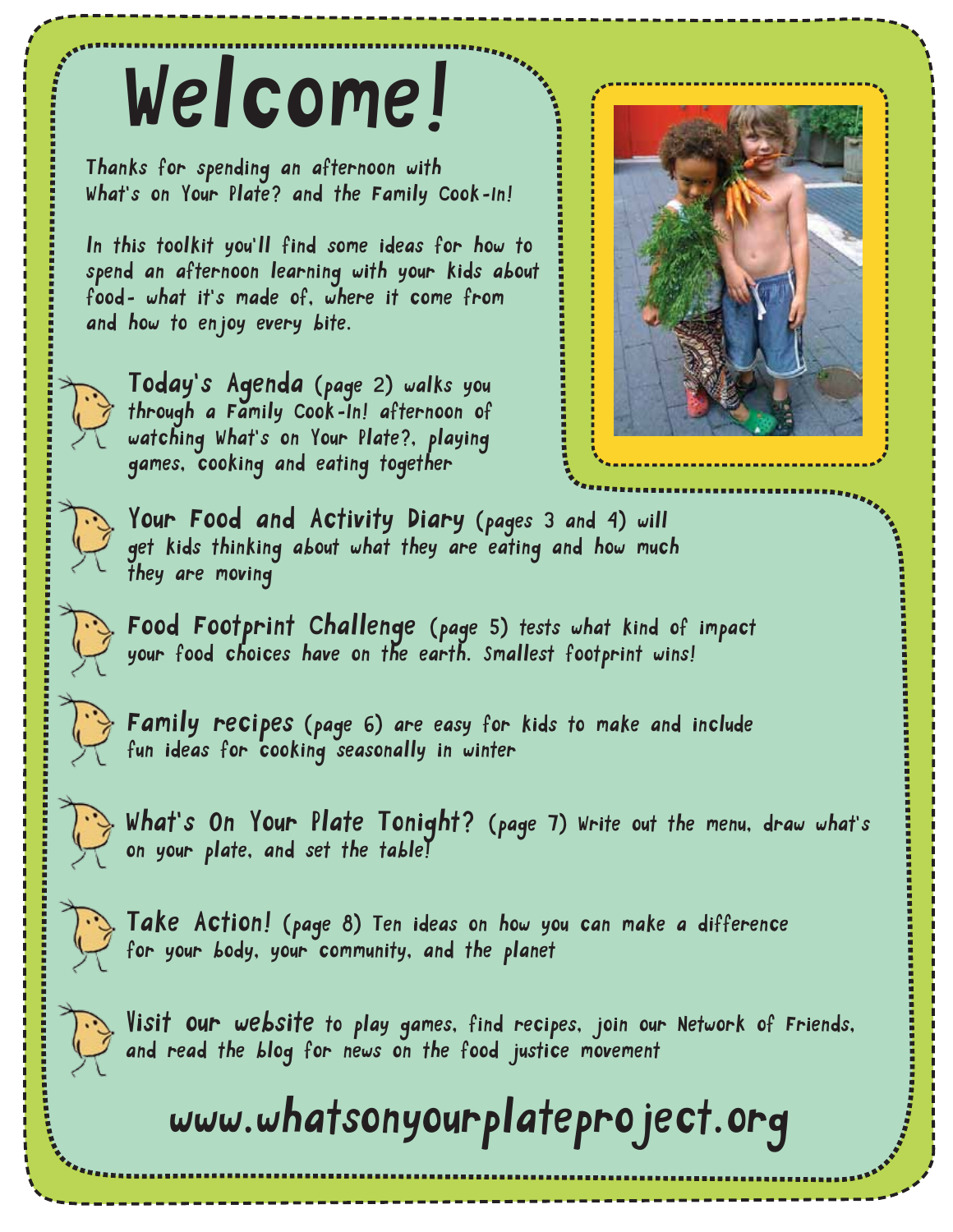# FAMILY COOK-lN!

## Today's Agenda

| Morning:         | Head out to your local farmers market or grocery store<br>Stock up on some local fresh healthy foods for dinner                                                                                  |
|------------------|--------------------------------------------------------------------------------------------------------------------------------------------------------------------------------------------------|
| $1:45$ pm $ET:$  | Make popcorn<br>Try it with soy sauce, paprika or Brewer's yeast on top                                                                                                                          |
| $2:00$ pm $ET:$  | Watch What's On Your Plate? on Discovery's Planet Green<br>(to find out your local channel go to:<br>http: planetgreen.channelfinder.net)                                                        |
| After the movie: | <b>Activity Time</b><br>Take a closer look at your eating habits and physical actvity<br>Calculate your carbon footprint<br>Plan your Family Dinner                                              |
| Evening:         | Cook! Everyone can help<br>kids under 4 can stir and pour<br>Kids 4-10 are great at measuring and reading recipes<br>kids over 10 can do it all<br>Pull out your cloth napkins and set the table |
| Grand Finale:    | <b>Family Dinner!</b><br>Eat, talk, laugh, savor your bites --and your time-- together                                                                                                           |
|                  |                                                                                                                                                                                                  |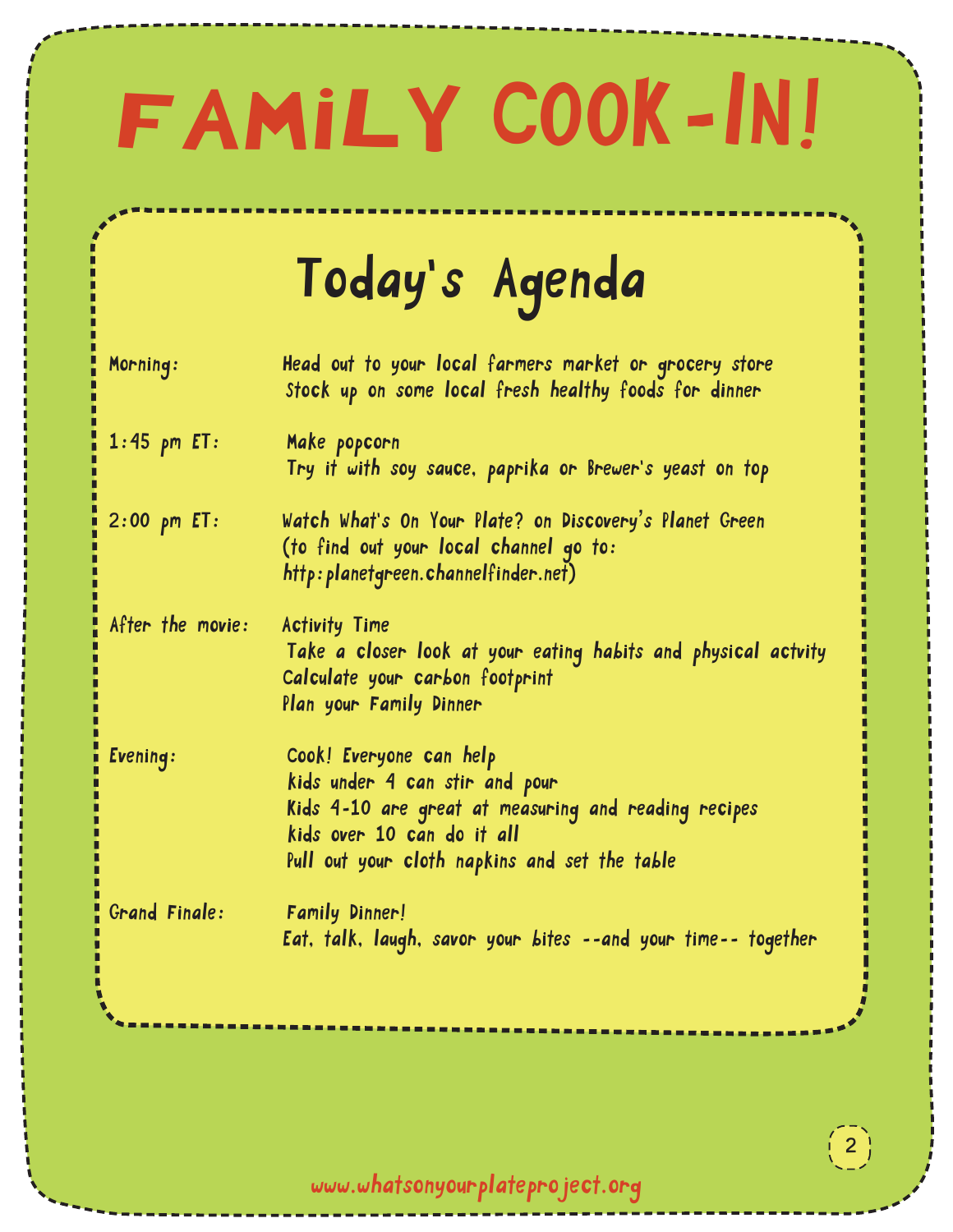

3 How do the foods in Your Diary taste? Are they sweet, crunchy, salty, soft, spicy? How about dinner tonight? CAN YOU MAKE IT ALL GOLD STARS? What foods could you eat less of? What other foods could you add to the mix? How do you feel after you eat? Are you happy, full, sleepy? Do you have more energy?

<u>www.whatsonyourplateproject.org</u>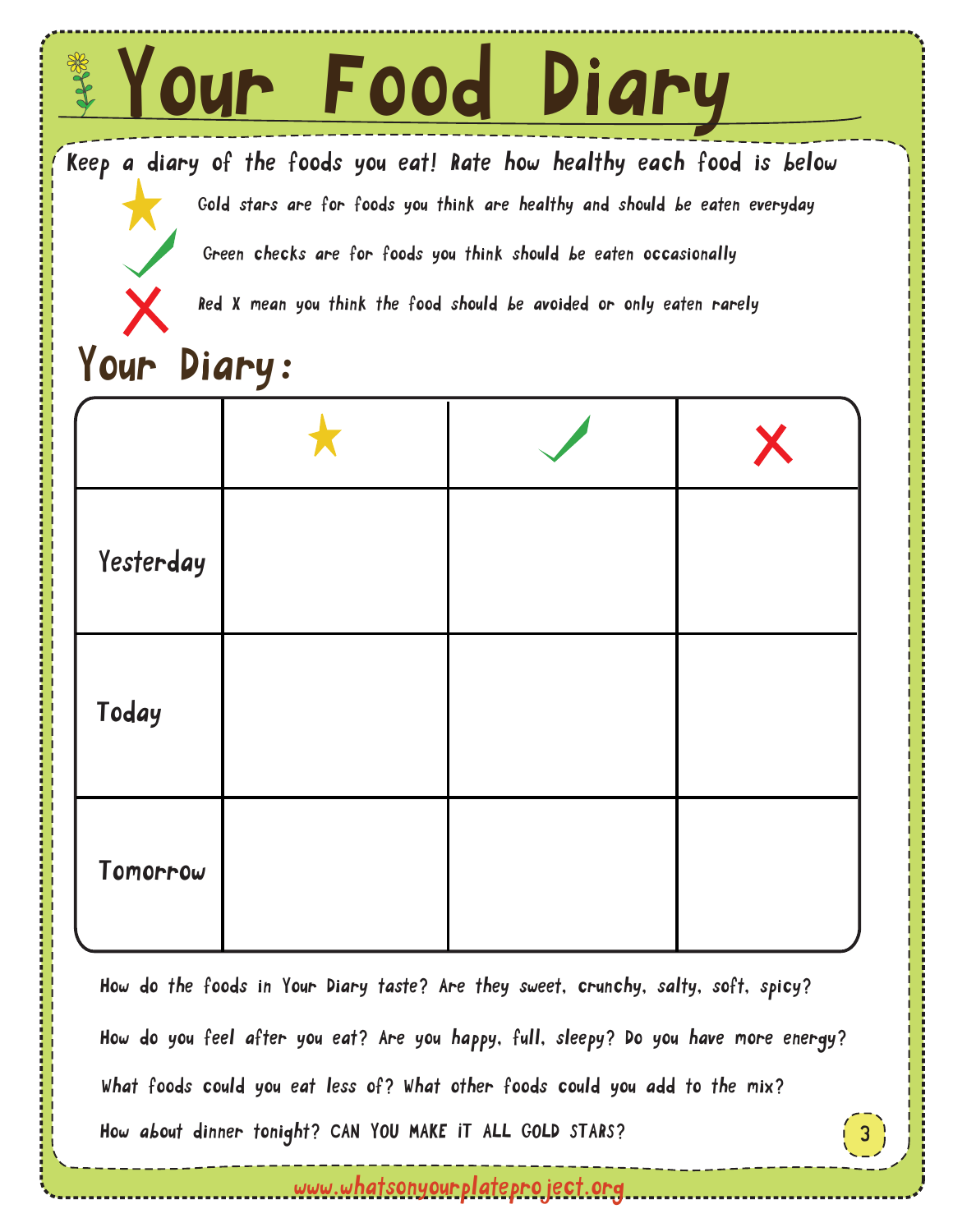## Your Activity Diary

#### Keep a diary of how active you are and for how many minutes!

Gold star activity is vigorous! lt gets your heart pumping and you break a sweat. lt could be playing sports, riding your bike, chasing your friends, sledding or even walking to school (if you walk fast and get your heart rate up)

Green checks are for moderate activity -- like walking your dog, cleaning your room or playing on the monkey bars at recess

Red X is for quiet activites -- like reading, riding in the car or sitting in class

### Your Diary:

| Yesterday |  |  |
|-----------|--|--|
| Today     |  |  |
| Tomorrow  |  |  |

 How do you spend your time after school? Do you get active or are you a coach potato? How many times a week do you have gym class? How do you get to school? Do you walk, ride your bike, go by car or take the bus?

Do you live near a park, basketball court or playground? Or are those far away? What is your favorite physical activity?

www.whatsonyourplateproject.org

4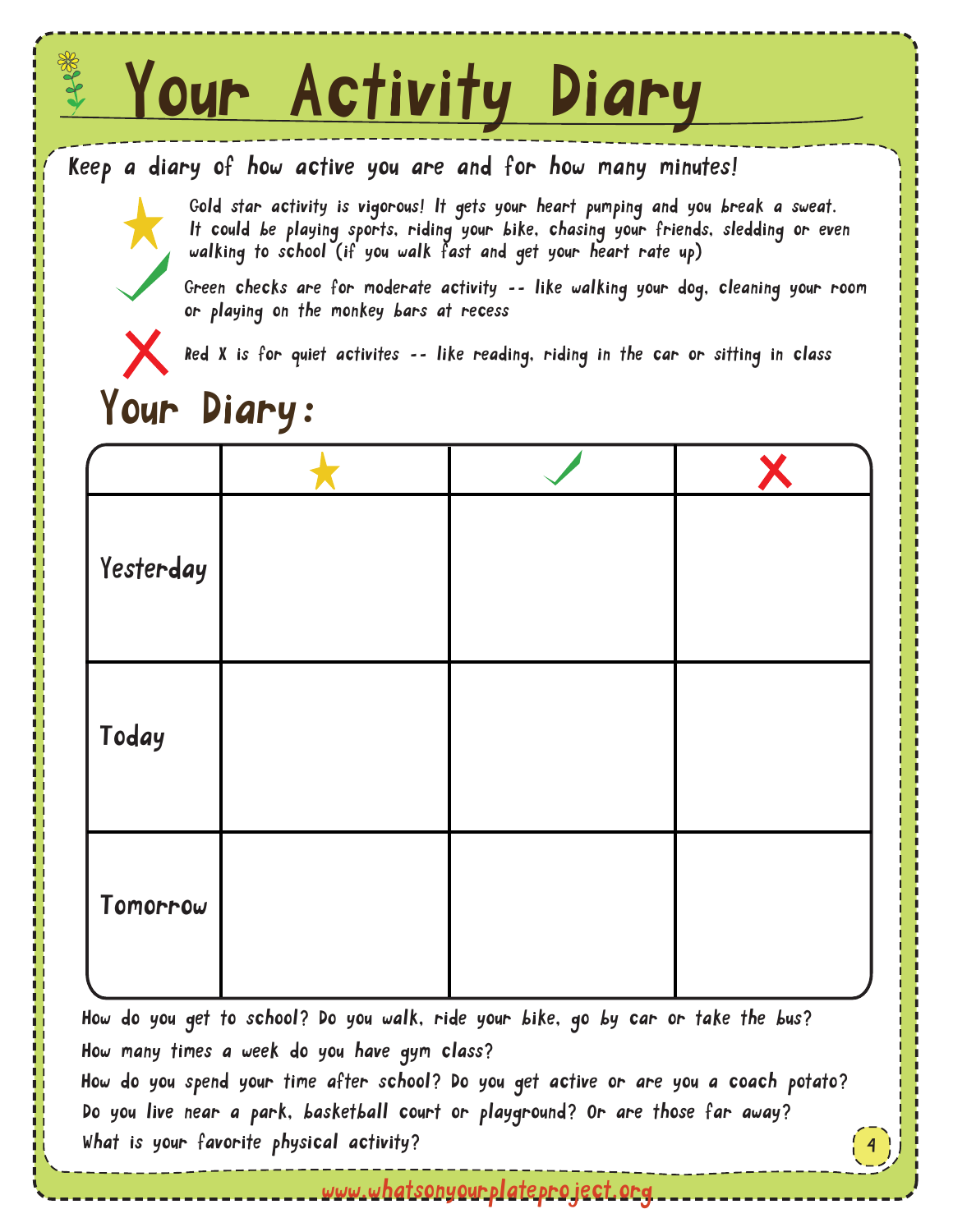## #What's Your Food Footprint?

| Directions: Answer the questions below and add up your score along the way. See how you did using the key below!                                                                                                                                                                                                                                                                                                      |                                                                      |
|-----------------------------------------------------------------------------------------------------------------------------------------------------------------------------------------------------------------------------------------------------------------------------------------------------------------------------------------------------------------------------------------------------------------------|----------------------------------------------------------------------|
| 1. How often do you eat meat?<br>a. I'm vegan (I eat no animal products)<br>b. I'm a vegetarian (I don't eat any meat)<br>c. I eat meat 1 to 4 days a week<br>d. I eat meat every day                                                                                                                                                                                                                                 | $(a.)$ 1<br>(b.) 2<br>$(C.)$ 4<br>$(d.)$ 5                           |
| 2. if you eat meat, which type of meat do you eat most often?<br>a. Lamb<br>b. Turkey<br>c. Chicken<br>d. Pork<br>e. Beef                                                                                                                                                                                                                                                                                             | (a.) 1<br>(b.) 2<br>$(C.)$ 3<br>(d.) 4<br>(e.) 5                     |
| 3. How often do you eat fast food?<br>a. I never eat fast food.<br>b. I eat fast food about 2-3 times a month.<br>c. I eat fast food a lot but if I had the choice of a healthier meal I would eat it.<br>d. I eat fast food 4-5 times a week, if I could eat it all the time I would.                                                                                                                                | (a.) 1<br>(b.) 2<br>$(C.)$ 3<br>$(d.)$ 5                             |
| 4. How often do you buy food from local farmers markets?<br>a. I go to the farmers market every week to get all of my fruit and vegetables.<br>b. I occasionally go to the farmers market to buy my fruit and vegetables.<br>c. I don't know of any farmers markets but if I did I would buy food there as often as I could.<br>d. I never get food from farmers markets and I am not really interested in starting.  | (a.) 1<br>(b.) 2<br>$(C.)$ 3<br>(d.) 5                               |
| 5. How much of your own food do you grow?<br>a. I have a farm and grow all of my food.<br>b. I am a member of a community garden or have a small garden and grow some of my own food.<br>c. I do not have a farm or a garden but I would like to, and if I did I would grow my own food.<br>d. I never grow my own food.                                                                                              | (a.) 0<br>(b.) 1<br>(c.) 2<br>$(d.)$ 3                               |
| 6. Do you try to eat food that is in season?<br>a. Yes, I only eat food that is in season.<br>b. Sometimes if I remember.<br>c. I don't know what food is in season when, but if I did I would try to buy food of that season.<br>d. No, I eat what I want when I want.                                                                                                                                               | (a.) 1<br>(b.) 2<br>$(c.)$ 3<br>(d.) 4                               |
| 7. How often do you eat home cooked food?<br>a. I eat home cooked food every night.<br>b. I eat home cooked food 3-5 times a week.<br>c. I love home cooked food but I don't think I eat it enough. I would eat it more often if I could.<br>d. I don't like home cooked food and I never eat it.                                                                                                                     | (a.) 1<br>(b.) 2<br>$(C.)$ 3<br>(d.) 5                               |
| 8. Do you try to buy fruit and vegetables that were grown locally or in your state?<br>a. I always check to see where my tood is grown and if it is not grown locally I don't buy it.<br>b. If given the choice I would choose to buy locally grown food.<br>c. I have never thought about where my food was grown, but now that I do I will try to eat more local food.<br>d. I don't care where my food comes from. | (a.) 1<br>(b.) 2<br>$(C.)$ 3<br>(d.) 4                               |
| 9. Circle the fruit or vegetable that you eat the most:<br>a. Apples<br>e. Strawberries<br>b. Grapes<br>f. Mangos<br>c. Cabbage<br>g. Kiwis<br>d. Squash<br>h. Bananas                                                                                                                                                                                                                                                | (a.) 1 (e.) 2<br>(b.) 1 (f.) 3<br>$(C.) 1$ $(g.) 3$<br>(d.) 2 (h.) 3 |
| Wow, it would be great if everyone were like you! Congratulations, you have<br>9-15 Points<br>awesome food habits that help the world to be more sustainable.<br>2-10 acres are used to support your food habits.                                                                                                                                                                                                     |                                                                      |
| Not too bad. Seems like you have some good habits and aspire to have even better ones. 10-24 acres are used to support<br>:16-26 Points<br>your food habits. Unfortunately we would still need at least one more planet to sustain your life style into the future.<br>Yikes big foot! It seems some of your habits are damaging to the environment. 24-40 acres are used to support your food<br>:27-39 Points       |                                                                      |
| habits. We would need 3-4 more planets to sustain your life style into the future.<br>www.whatsonyourplateproject.org                                                                                                                                                                                                                                                                                                 |                                                                      |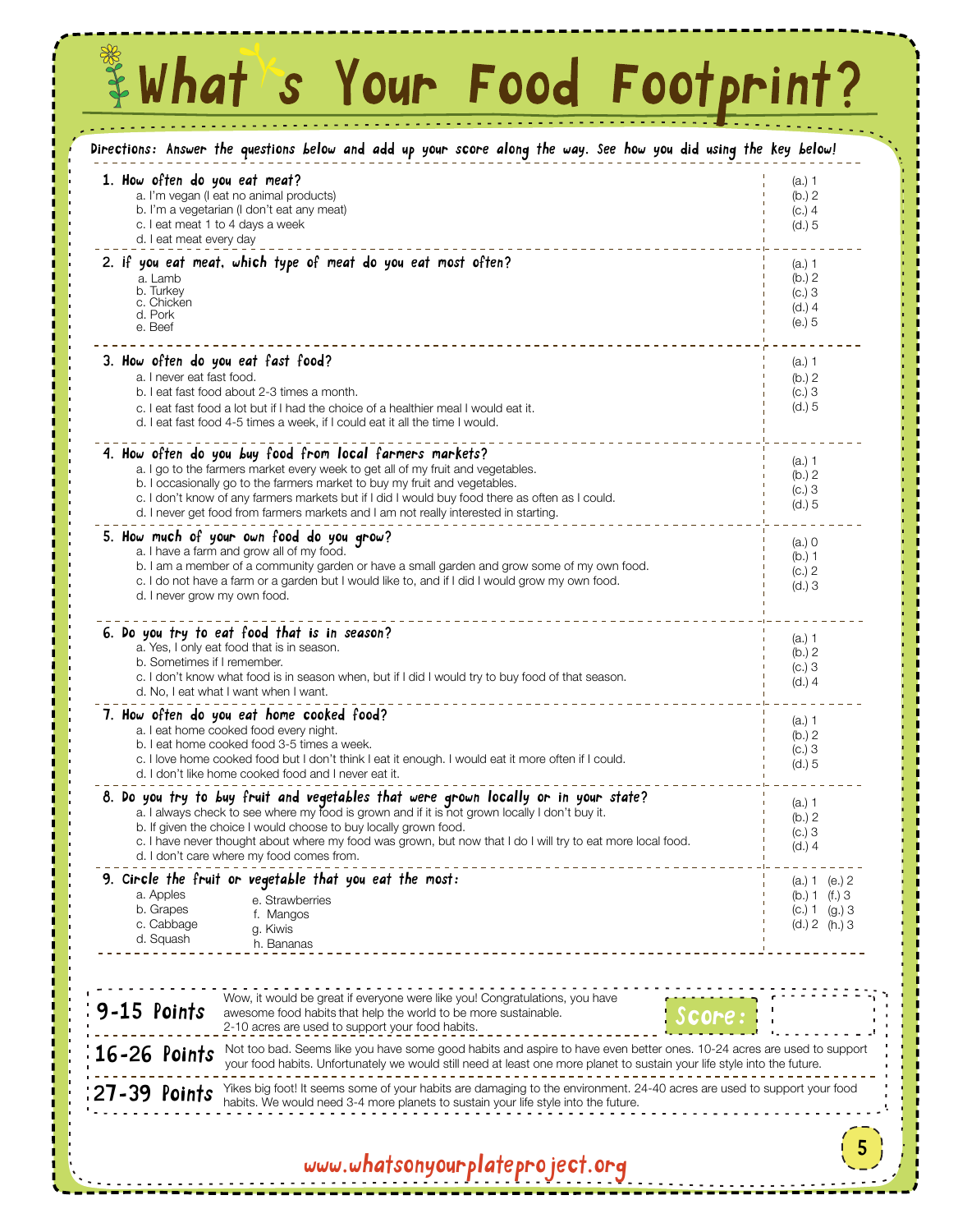#### simple and seasonal winter recipes

Just because it's winter doesn't mean you have to eat out of a can! There are lots of winter vegetables that can be roasted, baked, sliced and put into soup.

What's for Dinner?

#### Roasted Winter Veggies

#### lngredients:

Any combination of winter vegetables (squash, potatoes, onions, garlic, celeriac, beets, brussel sprouts, cabbage, carrots, turnips) Olive Oil Rosemary and Thyme

Preheat oven to 400 degrees Cut vegetables into chunks and put into baking pan Drizzle with olive oil Sprinkle on rosemary and thyme Bake for 45-60 miniutes



#### Magic Squash with Sage and Walnuts

6

#### lngredients:

2 medium whole spaghetti squash, cut in half, lengthwise, seeds scooped out 2 Tbs extra virgin olive oil 1/2 tsp granulated garlic 1/2 tsp onion powder

1 tsp kosher salt 1/2 tsp freshly ground pepper 4 tsp unsalted butter 12 fresh sage leaves, coarsely chopped 1 c. walnut halves, lightly toasted 1/4 c. good quality maple syrup salt and pepper, to taste

Preheat oven to 400 degrees F. Drizzle squash halves with the olive oil, sprinkle evenly with the salt, pepper, granulated garlic and onion powder. Place prepared squash cut-side down on a baking sheet. Roast for about 1 hour, (depending on size), until a fine-tipped knife pierces flesh easily.

Remove from oven and allow to cool for about 20 minutes, or until they can be easily handled. With a fork, scrape the roasted flesh from each squash lengthwise, in long strokes, into a separate, large bowl. (The squash should still be fairly warm)

Add the remaining ingredients- butter, sage, walnuts, syrup and extra seasoning, if needed. Toss lightly and divide mixture between the 4 squash shells. Serve immediately, or cover with foil to reheat. Serves 4.

www.whatsonyourplateproject.org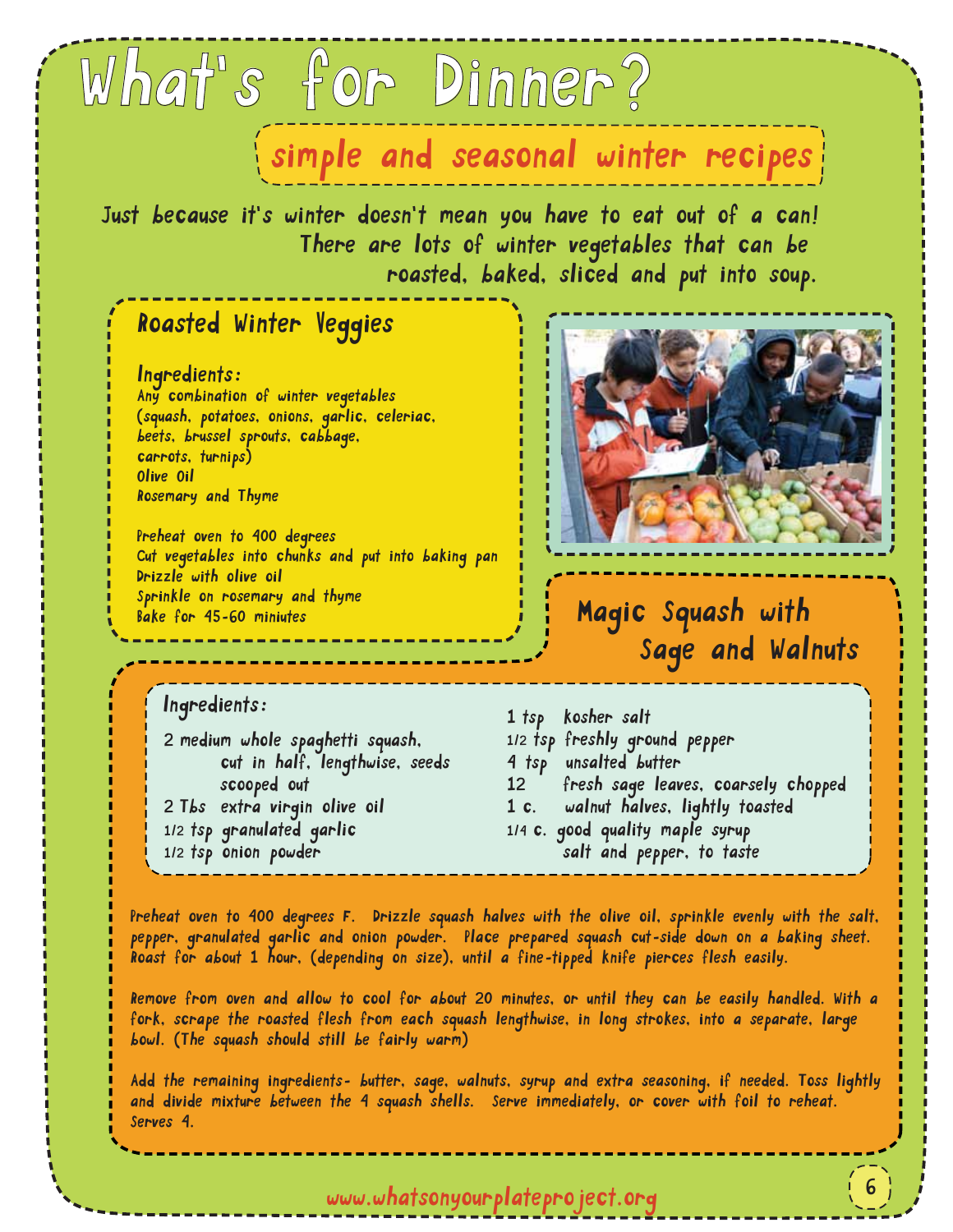